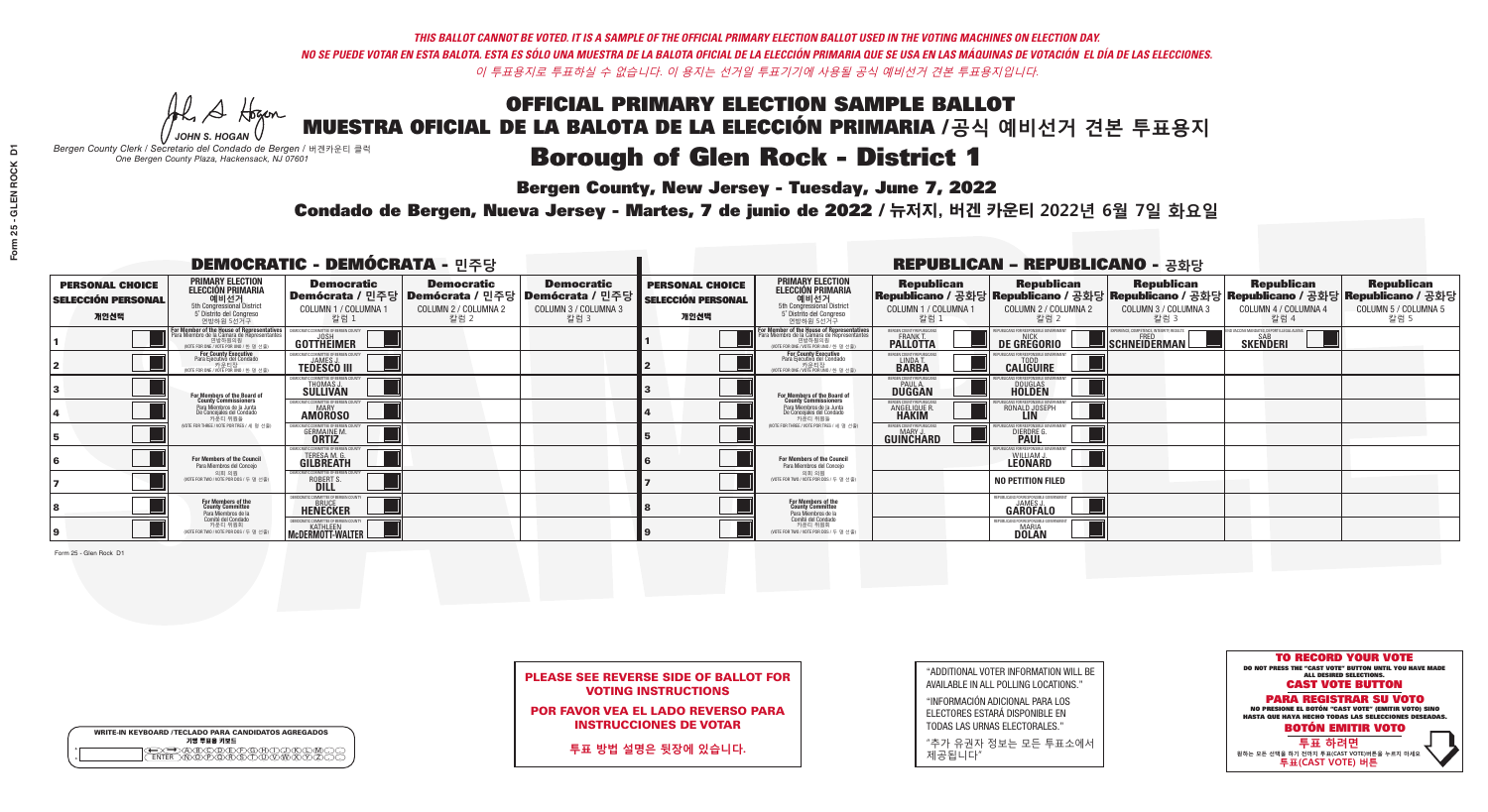**Bergen County, New Jersey - Tuesday, June 7, 2022** 

A Hogen *JOHN S. HOGAN*

| <b>WRITE-IN KEYBOARD /TECLADO PARA CANDIDATOS AGREGADOS</b><br>기명 투표용 키보드 |  |
|---------------------------------------------------------------------------|--|
| ABODE FRAM<br>∧∩∩                                                         |  |

*Bergen County Clerk / Secretario del Condado de Bergen /* 버겐카운티 클럭 *One Bergen County Plaza, Hackensack, NJ 07601*

Condado de Bergen, Nueva Jersey - Martes, 7 de junio de 2022 / 뉴저지, 버겐 카운티 2022년 6월 7일 화요일 *One Bergen County Plaza, Hackensack, NJ 07601*



PLEASE SEE REVERSE SIDE OF BALLOT FOR VOTING INSTRUCTIONS

POR FAVOR VEA EL LADO REVERSO PARA INSTRUCCIONES DE VOTAR

**투표 방법 설명은 뒷장에 있습니다.**

"ADDITIONAL VOTER INFORMATION WILL BE AVAILABLE IN ALL POLLING LOCATIONS."

"INFORMACIÓN ADICIONAL PARA LOS ELECTORES ESTARÁ DISPONIBLE EN TODAS LAS URNAS ELECTORALES."

"추가 유권자 정보는 모든 투표소에서 제공됩니다"

|                                                             |                                                                                                                                               | <b>DEMOCRATIC - DEMÓCRATA - 민주당</b>                                             |                                                                                       |                                                                         |                                                             | <b>REPUBLICAN - REPUBLICANO - 공화당</b>                                                                                             |                                                            |                                                                                                                                                |                                                    |                                                           |                                                   |  |
|-------------------------------------------------------------|-----------------------------------------------------------------------------------------------------------------------------------------------|---------------------------------------------------------------------------------|---------------------------------------------------------------------------------------|-------------------------------------------------------------------------|-------------------------------------------------------------|-----------------------------------------------------------------------------------------------------------------------------------|------------------------------------------------------------|------------------------------------------------------------------------------------------------------------------------------------------------|----------------------------------------------------|-----------------------------------------------------------|---------------------------------------------------|--|
| <b>PERSONAL CHOICE</b><br><b>SELECCIÓN PERSONAL</b><br>개인선택 | <b>PRIMARY ELECTION</b><br><b>ELECCIÓN PRIMARIA</b><br>예비선거<br>5th Congressional District<br>5° Distrito del Congreso<br>연방하원 5선거구            | <b>Democratic</b><br>COLUMN 1 / COLUMNA 1<br>칼럼 1                               | <b>Democratic</b><br>│Demócrata / 민주당│Demócrata / 민주당<br>COLUMN 2 / COLUMNA 2<br>칼럼 2 | <b>Democratic</b><br>ː│Demócrata / 민주당│<br>COLUMN 3 / COLUMNA 3<br>칼럼 3 | <b>PERSONAL CHOICE</b><br><b>SELECCIÓN PERSONAL</b><br>개인선택 | <b>PRIMARY ELECTION</b><br>ELECCIÓN PRIMARIA<br>5th Congressional District<br>5° Distrito del Congreso<br>연방하원 5선거구               | <b>Republican</b><br>COLUMN 1 / COLUMNA 1<br>칼럼 :          | <b>Republican</b><br>Republicano / 공화당 Republicano / 공화당 Republicano / 공화당 Republicano / 공화당 Republicano / 공화당<br>COLUMN 2 / COLUMNA 2<br>칼럼 2 | <b>Republican</b><br>COLUMN 3 / COLUMNA 3<br>칼럼 3  | <b>Republican</b><br>COLUMN 4 / COLUMNA 4<br>칼럼 4         | <b>Republican</b><br>COLUMN 5 / COLUMNA 5<br>칼럼 5 |  |
|                                                             | For Member of the House of Representatives<br>Para Miembro de la Cámara de Representantes<br>연방하원의원<br>(VOTE FOR ONE / VOTE POR UNO / 한 명 선출) | EMOCRATIC COMMITTEE OF BERGEN CO<br>GOTTHEIMER                                  |                                                                                       |                                                                         |                                                             | For Member of the House of Representatives<br>Para Miembro de la Cámara de Representantes<br>NOTE FOR ONE / VOTE POR UNO / 한 명 선출 | ERGEN COUNTY REPUBLICAN<br><b>PALLOTTA</b>                 | DE GREGORIO                                                                                                                                    | $\blacksquare$ Schneiderman $\mathbin{\mathsf{L}}$ | VACCINE MANDATES, DEPORT ILLEGAL ALIEN<br><b>SKENDERI</b> |                                                   |  |
|                                                             | For County Executive<br>Para Ejecutivo del Condado<br>가운티장<br>(VOTE FOR ONE / VOTE POR UNO / 한 명 선출)                                          | JEMOCRATIC COMMITTEE OF BERGEN COUNTY<br><b>JAMES J</b><br><b>TEDESCO III</b>   |                                                                                       |                                                                         |                                                             | For County Executive<br>Para Ejecutivo del Condado<br>. 카운티장<br>(VOTE FOR ONE / VOTE POR UNO / 한 명 선출                             | BERGEN COUNTY REPUBLICAN<br>LINDA T.                       | <b>CALIGUIRE</b>                                                                                                                               |                                                    |                                                           |                                                   |  |
|                                                             | For Members of the Board of<br>County Commissioners                                                                                           | MOCRATIC COMMITTEE OF BERGEN COUNTY<br>THOMAS J.<br>SÜLLIVAN                    |                                                                                       |                                                                         |                                                             | For Members of the Board of<br>County Commissioners                                                                               | ERGEN COUNTY REPUBLICAN<br><b>PAUL A.</b><br><b>DUGGAN</b> | <b>DOUGLAS</b><br><b>HOLDEN</b>                                                                                                                |                                                    |                                                           |                                                   |  |
|                                                             | Para Miembros de la Junta<br>De Concejales del Condado<br>카우티 위원들                                                                             | MOCRATIC COMMITTEE OF BERGEN COUNTY<br><b>MARY</b><br><b>AMOROSO</b>            |                                                                                       |                                                                         |                                                             | Para Miembros de la Junta<br>De Concejales del Condado<br>카우티 위원들                                                                 | <b>FRGEN COUNTY REPUBLICAN</b><br>ANGELIQUE R              | RONALD JOSEPH<br><b>LIN</b>                                                                                                                    |                                                    |                                                           |                                                   |  |
|                                                             | WOTE FOR THREE / VOTE POR TRES / 세 명 선출)                                                                                                      | CRATIC COMMITTEE OF BERGEN COUNT<br><b>GERMAINE M</b>                           |                                                                                       |                                                                         |                                                             | NOTE FOR THREE / VOTE POR TRES / 세 명 선출)                                                                                          | BERGEN COUNTY REPUBLICANS<br>$MAPY$ .<br>GUINCHARD         | <b>DIERDRE</b>                                                                                                                                 |                                                    |                                                           |                                                   |  |
|                                                             | <b>For Members of the Council</b><br>Para Miembros del Conceio                                                                                | EMOCRATIC COMMITTEE OF BERGEN COUNTY<br><b>TERESA M. G.</b><br><b>GILBREATH</b> |                                                                                       |                                                                         |                                                             | <b>For Members of the Council</b><br>Para Miembros del Conceio                                                                    |                                                            | PUBLICANS FOR RESPONSIBLE GOVE<br>WILLIAM J.<br>LEONARD                                                                                        |                                                    |                                                           |                                                   |  |
|                                                             | 의회 의원<br>(VOTE FOR TWO / VOTE POR DOS / 두 명 선출)                                                                                               | EMOCRATIC COMMITTEE OF BERGEN COUNTY<br>ROBERT S                                |                                                                                       |                                                                         |                                                             | 의회 의원<br>WOTE FOR TWO / VOTE POR DOS / 두 명 선출)                                                                                    |                                                            | <b>NO PETITION FILED</b>                                                                                                                       |                                                    |                                                           |                                                   |  |
|                                                             | For Members of the<br>County Committee<br>Para Miembros de la<br>Comité del Condado                                                           | MOCRATIC COMMITTEE OF BERGEN<br><b>BUSSO</b>                                    | T THE EXPERIENCED DEMOC<br><b>JOHN N.</b><br><b>HAHN</b>                              |                                                                         |                                                             | For Members of the<br>County Committee<br>Para Miembros de la<br>Comité del Condado                                               |                                                            | REPUBLICANS FOR RESPONSIBLE GOVERNMENT<br>van KEUREN                                                                                           |                                                    |                                                           |                                                   |  |
|                                                             | 카운티 위원회<br>(VOTE FOR TWO / VOTE POR DOS / 두 명 선출)                                                                                             | EMOCRATIC COMMITTEE OF BERGEN CO<br>DONNA<br>STONE                              |                                                                                       |                                                                         |                                                             | 카운티 위원회<br>WOTE FOR TWO / VOTE POR DOS / 두 명 선출)                                                                                  |                                                            | <b>NO PETITION FILED</b>                                                                                                                       |                                                    |                                                           |                                                   |  |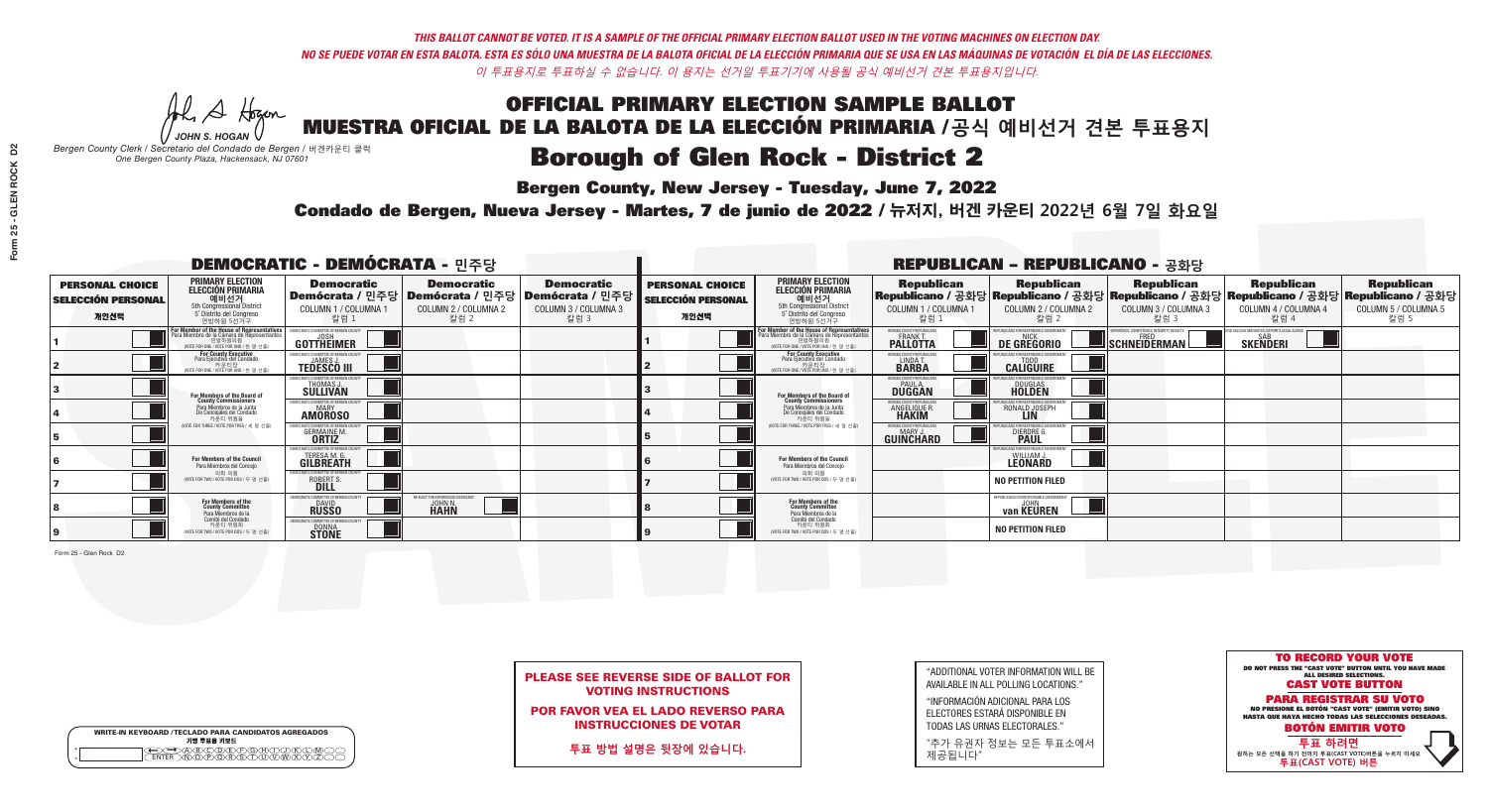**Bergen County, New Jersey - Tuesday, June 7, 2022** 

A Hogen *JOHN S. HOGAN*

| <b>WRITE-IN KEYBOARD /TECLADO PARA CANDIDATOS AGREGADOS</b><br>기명 투표용 키보드 |  |
|---------------------------------------------------------------------------|--|
| ABCOEFGAA                                                                 |  |

*Bergen County Clerk / Secretario del Condado de Bergen /* 버겐카운티 클럭 *One Bergen County Plaza, Hackensack, NJ 07601*



PLEASE SEE REVERSE SIDE OF BALLOT FOR VOTING INSTRUCTIONS

POR FAVOR VEA EL LADO REVERSO PARA INSTRUCCIONES DE VOTAR

**투표 방법 설명은 뒷장에 있습니다.**

"ADDITIONAL VOTER INFORMATION WILL BE AVAILABLE IN ALL POLLING LOCATIONS."

"INFORMACIÓN ADICIONAL PARA LOS ELECTORES ESTARÁ DISPONIBLE EN TODAS LAS URNAS ELECTORALES."

"추가 유권자 정보는 모든 투표소에서 제공됩니다"

Condado de Bergen, Nueva Jersey - Martes, 7 de junio de 2022 / 뉴저지, 버겐 카운티 2022년 6월 7일 화요일 *One Bergen County Plaza, Hackensack, NJ 07601*

|                                                             |                                                                                                                                             | <b>DEMOCRATIC - DEMÓCRATA - 민주당</b>                                           |                                                   |                                                                                                              | <b>REPUBLICAN - REPUBLICANO - 공화당</b>                       |                                                                                                                                                                   |                                                              |                                                            |                                                                                                                                                |                                                            |                                                   |
|-------------------------------------------------------------|---------------------------------------------------------------------------------------------------------------------------------------------|-------------------------------------------------------------------------------|---------------------------------------------------|--------------------------------------------------------------------------------------------------------------|-------------------------------------------------------------|-------------------------------------------------------------------------------------------------------------------------------------------------------------------|--------------------------------------------------------------|------------------------------------------------------------|------------------------------------------------------------------------------------------------------------------------------------------------|------------------------------------------------------------|---------------------------------------------------|
| <b>PERSONAL CHOICE</b><br><b>SELECCIÓN PERSONAL</b><br>개인선택 | <b>PRIMARY ELECTION</b><br><b>ELECCIÓN PRIMARIA</b><br>예비선거<br>5th Congressional District<br>5° Distrito del Congreso<br>연방하원 5선거구          | <b>Democratic</b><br>COLUMN 1 / COLUMNA<br>칼럼                                 | <b>Democratic</b><br>COLUMN 2 / COLUMNA 2<br>칼럼 2 | <b>Democratic</b><br>  Demócrata / 민주당   Demócrata / 민주당   Demócrata / 민주당  <br>COLUMN 3 / COLUMNA 3<br>칼럼 3 | <b>PERSONAL CHOICE</b><br><b>SELECCIÓN PERSONAL</b><br>개인선택 | <b>PRIMARY ELECTION</b><br>ELECCIÓN PRIMARIA<br>예비선거<br>5th Congressional District<br>5° Distrito del Congreso<br>연방하원 5선거구                                       | <b>Republican</b><br>COLUMN 1 / COLUMNA 1<br>칼럼              | <b>Republican</b><br>COLUMN 2 / COLUMNA 2<br>칼럼 2          | <b>Republican</b><br>Republicano / 공화당 Republicano / 공화당 Republicano / 공화당 Republicano / 공화당 Republicano / 공화당<br>COLUMN 3 / COLUMNA 3<br>칼럼 3 | <b>Republican</b><br>COLUMN 4 / COLUMNA 4<br>칼럼 4          | <b>Republican</b><br>COLUMN 5 / COLUMNA 5<br>칼럼 5 |
|                                                             | or Member of the House of Representatives<br>ara Miembro de la Cámara de Representantes<br>연방하원의원<br>(VOTE FOR ONE / VOTE POR UNO / 한 명 선출) | GOTTHEIMER                                                                    |                                                   |                                                                                                              |                                                             | .<br>F <mark>or Member of the House of Representative</mark> s<br>Para Miembro de la Cámara de Representantes<br>연방하원의원<br>(VOTE FOR ONE / VOTE POR UNO / 한 명 선출) | BERGEN COUNTY REPUBLICAN<br>FRANK T.<br><b>PALLOTTA</b>      | DE GREGORIO                                                | PERIENCE. COMPETENCE. INTEGRITY. RESULTS<br>$\blacksquare$ SCHNEIDERMAN                                                                        | VACCINE MANDATES, DEPORT ILLEGAL ALIENS<br><b>SKENDERI</b> |                                                   |
|                                                             | For County Executive<br>Para Ejecutivo del Condado<br>기운티장<br>(VOTE FOR ONE / VOTE POR UNO / 한 명 선출)                                        | EMOCRATIC COMMITTEE OF BERGEN COUNTY<br><b>TEDESCO III</b>                    |                                                   |                                                                                                              |                                                             | For County Executive<br>Para Ejecutivo del Condado<br>키운티장<br>(VOTE FOR ONE / VOTE POR UNO / 한 명 선출)                                                              | BERGEN COUNTY REPUBLICAN<br>LINDA T.<br><b>BARBA</b>         | <b>CALIGUIRE</b>                                           |                                                                                                                                                |                                                            |                                                   |
|                                                             | For Members of the Board of<br>County Commissioners                                                                                         | OCRATIC COMMITTEE OF BERGEN COUNTY<br>THOMAS J.                               |                                                   |                                                                                                              |                                                             | For Members of the Board of<br>County Commissioners                                                                                                               | ERGEN COUNTY REPUBLICAN<br><b>PAUL A.</b><br><b>DUGGAN</b>   | <b>DOUGLAS</b>                                             |                                                                                                                                                |                                                            |                                                   |
|                                                             | Para Miembros de la Junta<br>De Concejales del Condado<br>카운티 위원들                                                                           | OCRATIC COMMITTEE OF BERGEN COUNTY<br><b>MARY</b><br><b>AMOROSO</b>           |                                                   |                                                                                                              |                                                             | Para Miembros de la Junta<br>De Concejales del Condado<br>카우티 위원들                                                                                                 | <b>RGEN COUNTY REPUBLICAN</b><br>ANGELIQUE F<br><b>HAKIM</b> | RONALD JOSEPH                                              |                                                                                                                                                |                                                            |                                                   |
|                                                             | (VOTE FOR THREE / VOTE POR TRES / 세 명 선출                                                                                                    | AATIC COMMITTEE OF BERGEN COUN<br><b>GERMAINE M.</b><br><b>ORTIZ</b>          |                                                   |                                                                                                              |                                                             | (VOTE FOR THREE / VOTE POR TRES / 세 명 선출)                                                                                                                         | ERGEN COUNTY REPUBLICANS<br>MARY J<br>GUINCHARD              | S FOR RESPONSIBLE G<br>DIERDRE G                           |                                                                                                                                                |                                                            |                                                   |
|                                                             | For Members of the Council<br>Para Miembros del Conceio                                                                                     | IOCRATIC COMMITTEE OF BERGEN COUNT<br><b>TERESA M. G.</b><br><b>GILBREATH</b> |                                                   |                                                                                                              |                                                             | For Members of the Council<br>Para Miembros del Concejo                                                                                                           |                                                              | UBLICANS FOR RESPONSIBLE GOV<br><b>LEONARD</b>             |                                                                                                                                                |                                                            |                                                   |
|                                                             | 의회 의원<br>(VOTE FOR TWO / VOTE POR DOS / 두 명 선출)                                                                                             | MOCRATIC COMMITTEE OF BERGEN COUNTY<br>ROBERT S                               |                                                   |                                                                                                              |                                                             | 이히 이워<br>NOTE FOR TWO / VOTE POR DOS / 두 명 선출)                                                                                                                    |                                                              | <b>NO PETITION FILED</b>                                   |                                                                                                                                                |                                                            |                                                   |
|                                                             | For Members of the<br>County Committee<br>Para Miembros de la                                                                               | MOCRATIC COMMITTEE OF B<br>THOMAS A.                                          |                                                   |                                                                                                              |                                                             | For Members of the<br>County Committee<br>Para Miembros de la<br>Comité del Condado                                                                               |                                                              | REPUBLICANS FOR RESPONSIBLE G<br><b>WILKES</b>             |                                                                                                                                                |                                                            |                                                   |
| 19                                                          | Comité del Condado<br>카운티 위원회<br>(VOTE FOR TWO / VOTE POR DOS / 두 명 선출)                                                                     | LAURA<br>OCCHIPINTI                                                           |                                                   |                                                                                                              |                                                             | 카운티 위원회<br>(VOTE FOR TWO / VOTE POR DOS / 두 명 선출)                                                                                                                 |                                                              | REPUBLICANS FOR RESPONSIBLE<br><b>BARBARA</b><br>MACDONALD |                                                                                                                                                |                                                            |                                                   |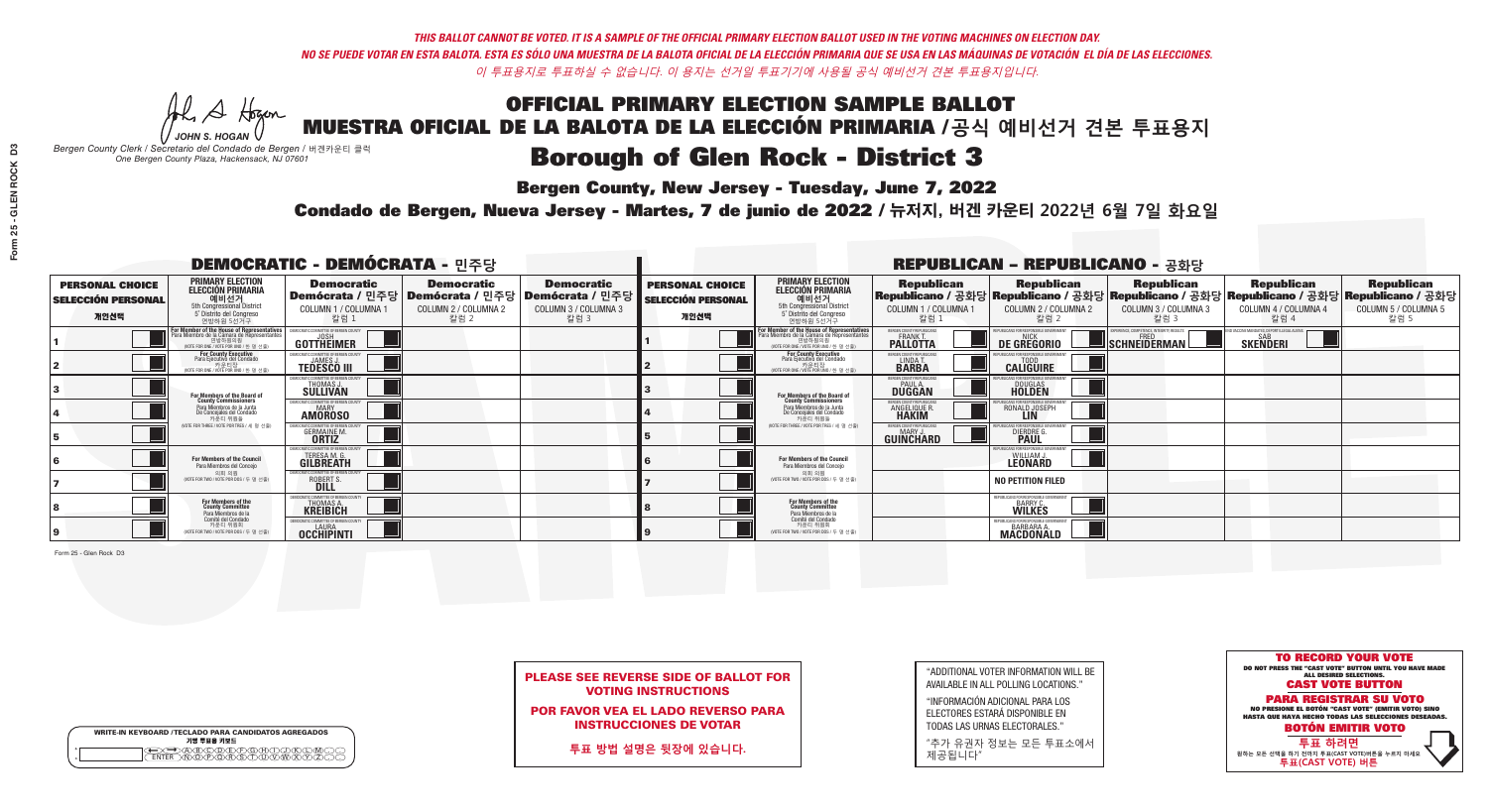**Bergen County, New Jersey - Tuesday, June 7, 2022** 

A Hogan *JOHN S. HOGAN*

|   | <b>WRITE-IN KEYBOARD /TECLADO PARA CANDIDATOS AGREGADOS</b><br>기명 투표용 키보드 |
|---|---------------------------------------------------------------------------|
| o | .)B)C)DE)F)G)H)                                                           |
| o | <u>እጅአል አል</u>                                                            |

*Bergen County Clerk / Secretario del Condado de Bergen /* 버겐카운티 클럭 *One Bergen County Plaza, Hackensack, NJ 07601*



PLEASE SEE REVERSE SIDE OF BALLOT FOR VOTING INSTRUCTIONS

POR FAVOR VEA EL LADO REVERSO PARA INSTRUCCIONES DE VOTAR

**투표 방법 설명은 뒷장에 있습니다.**

"ADDITIONAL VOTER INFORMATION WILL BE AVAILABLE IN ALL POLLING LOCATIONS."

"INFORMACIÓN ADICIONAL PARA LOS ELECTORES ESTARÁ DISPONIBLE EN TODAS LAS URNAS ELECTORALES."

"추가 유권자 정보는 모든 투표소에서 제공됩니다"

Condado de Bergen, Nueva Jersey - Martes, 7 de junio de 2022 / 뉴저지, 버겐 카운티 2022년 6월 7일 화요일 *One Bergen County Plaza, Hackensack, NJ 07601*

|                                                             |                                                                                                                                             | <b>DEMOCRATIC - DEMÓCRATA - 민주당</b>                                                         |                                                   |                                                                                                        | <b>REPUBLICAN - REPUBLICANO - 공화당</b>                       |                                                                                                                                               |                                                            |                                                                                                                                                |                                                   |                                                            |                                                   |
|-------------------------------------------------------------|---------------------------------------------------------------------------------------------------------------------------------------------|---------------------------------------------------------------------------------------------|---------------------------------------------------|--------------------------------------------------------------------------------------------------------|-------------------------------------------------------------|-----------------------------------------------------------------------------------------------------------------------------------------------|------------------------------------------------------------|------------------------------------------------------------------------------------------------------------------------------------------------|---------------------------------------------------|------------------------------------------------------------|---------------------------------------------------|
| <b>PERSONAL CHOICE</b><br><b>SELECCIÓN PERSONAL</b><br>개인선택 | <b>PRIMARY ELECTION</b><br><b>ELECCIÓN PRIMARIA</b><br>예비선거<br>5th Congressional District<br>5° Distrito del Congreso<br>연방하원 5선거구          | <b>Democratic</b><br><b>COLUMN 1 / COLUMNA</b><br>칼럼 :                                      | <b>Democratic</b><br>COLUMN 2 / COLUMNA 2<br>칼럼 2 | <b>Democratic</b><br>│Demócrata / 민주당│Demócrata / 민주당│Demócrata / 민주당┃<br>COLUMN 3 / COLUMNA 3<br>칼럼 3 | <b>PERSONAL CHOICE</b><br><b>SELECCIÓN PERSONAL</b><br>개인선택 | <b>PRIMARY ELECTION</b><br>ELECCIÓN PRIMARIA<br>예비선거<br>5th Congressional District<br>5° Distrito del Congreso<br>연방하원 5선거구                   | <b>Republican</b><br>COLUMN 1 / COLUMNA 1<br>칼럼.           | <b>Republican</b><br>Republicano / 공화당 Republicano / 공화당 Republicano / 공화당 Republicano / 공화당 Republicano / 공화당<br>COLUMN 2 / COLUMNA 2<br>칼럼 2 | <b>Republican</b><br>COLUMN 3 / COLUMNA 3<br>칼럼 3 | <b>Republican</b><br>COLUMN 4 / COLUMNA 4<br>칼럼 4          | <b>Republican</b><br>COLUMN 5 / COLUMNA 5<br>칼럼 5 |
|                                                             | or Member of the House of Representatives<br>ara Miembro de la Cámara de Representantes<br>연방하원의원<br>(VOTE FOR ONE / VOTE POR UNO / 한 명 선출) | GOTTHEIMER                                                                                  |                                                   |                                                                                                        |                                                             | For Member of the House of Representatives<br>Para Miembro de la Cámara de Representantes<br>연방하원의원<br>(WOTE FOR ONE / VOTE POR UNO / 한 명 선출) | BERGEN COUNTY REPUBLICANS<br>FRANK T.<br><b>PALLOTTA</b>   | DE GREGORIO                                                                                                                                    | SCHNEIDERMAN                                      | VACCINE MANDATES, DEPORT ILLEGAL ALIENS<br><b>SKENDERI</b> |                                                   |
|                                                             | For County Executive<br>Para Ejecutivo del Condado<br>기운티장<br>(VOTE FOR ONE / VOTE POR UNO / 한 명 선출)                                        | DEMOCRATIC COMMITTEE OF BERGEN COUNTY<br><b>TEDESCO III</b>                                 |                                                   |                                                                                                        |                                                             | For County Executive<br>Para Ejecutivo del Condado<br>7) 카운티장<br>(VOTE FOR ONE / VOTE POR UNO / 한 명 선출)                                       | BERGEN COUNTY REPUBLICAN<br>LINDA T.                       | <b>CALIGUIRE</b>                                                                                                                               |                                                   |                                                            |                                                   |
|                                                             | For Members of the Board of<br>County Commissioners                                                                                         | <b><i>MOCRATIC COMMITTEE OF BERGEN COUNTY</i></b><br>THOMAS J.                              |                                                   |                                                                                                        |                                                             | For Members of the Board of<br>County Commissioners                                                                                           | ERGEN COUNTY REPUBLICAN<br><b>PAUL A.</b><br><b>DUGGAN</b> | DOUGLAS<br>HOLDEN                                                                                                                              |                                                   |                                                            |                                                   |
|                                                             | Para Miembros de la Junta<br>De Concejales del Condado<br>카운티 위원들                                                                           | <b><i>MOCRATIC COMMITTEE OF BERGEN COUNTY</i></b><br><b>MARY</b><br><b>AMOROSO</b>          |                                                   |                                                                                                        |                                                             | Para Miembros de la Junta<br>De Concejales del Condado<br>카우티 위원들                                                                             | <b>RGEN COUNTY REPUBLICAN</b><br>ANGELIQUE R               | RONALD JOSEPH                                                                                                                                  |                                                   |                                                            |                                                   |
|                                                             | (VOTE FOR THREE / VOTE POR TRES / 세 명 선출                                                                                                    | RATIC COMMITTEE OF BERGEN COUN'<br><b>GERMAINE M.</b><br><b>ORTIZ</b>                       |                                                   |                                                                                                        |                                                             | NOTE FOR THREE / VOTE POR TRES / 세 명 선출                                                                                                       | BERGEN COUNTY REPUBLICANS<br>MARY J.<br>GUINCHARD          | FOR RESPONSIBLE GO<br>DIERDRE <sup>(1</sup>                                                                                                    |                                                   |                                                            |                                                   |
|                                                             | For Members of the Council<br>Para Miembros del Conceio                                                                                     | <b><i>AOCRATIC COMMITTEE OF BERGEN COUNT</i></b><br><b>TERESA M. G.</b><br><b>GILBREATH</b> |                                                   |                                                                                                        |                                                             | <b>For Members of the Council</b><br>Para Miembros del Conceio                                                                                |                                                            | JBLICANS FOR RESPONSIBLE GOVI<br>WILLIAM J.<br><b>LEONARD</b>                                                                                  |                                                   |                                                            |                                                   |
|                                                             | 의회 의원<br>(VOTE FOR TWO / VOTE POR DOS / 두 명 선출)                                                                                             | EMOCRATIC COMMITTEE OF BERGEN COUNTY<br>ROBERT S                                            |                                                   |                                                                                                        |                                                             | 의회 의원<br>(VOTE FOR TWO / VOTE POR DOS / 두 명 선출)                                                                                               |                                                            | <b>NO PETITION FILED</b>                                                                                                                       |                                                   |                                                            |                                                   |
|                                                             | For Members of the<br>County Committee<br>Para Miembros de la                                                                               | MOCRATIC COMMITTEE OF REF<br><b>LIPSON</b>                                                  |                                                   |                                                                                                        |                                                             | For Members of the<br>County Committee<br>Para Miembros de la<br>Comité del Condado                                                           |                                                            | REPUBLICANS FOR RESPONSIBLE GI<br><b>TÖRPEY</b>                                                                                                |                                                   |                                                            |                                                   |
|                                                             | Comité del Condado<br>카운티 위원회<br>(VOTE FOR TWO / VOTE POR DOS / 두 명 선출)                                                                     | <b>EMOCRATIC COMMITTEE OF RERGEN</b><br><b>JACQUELINE</b>                                   |                                                   |                                                                                                        |                                                             | 카운티 위원회<br>(VOTE FOR TWO / VOTE POR DOS / 두 명 선출)                                                                                             |                                                            | REPUBLICANS FOR RESPONSIBLE G<br>MICHELL<br><b>TORPEY</b>                                                                                      |                                                   |                                                            |                                                   |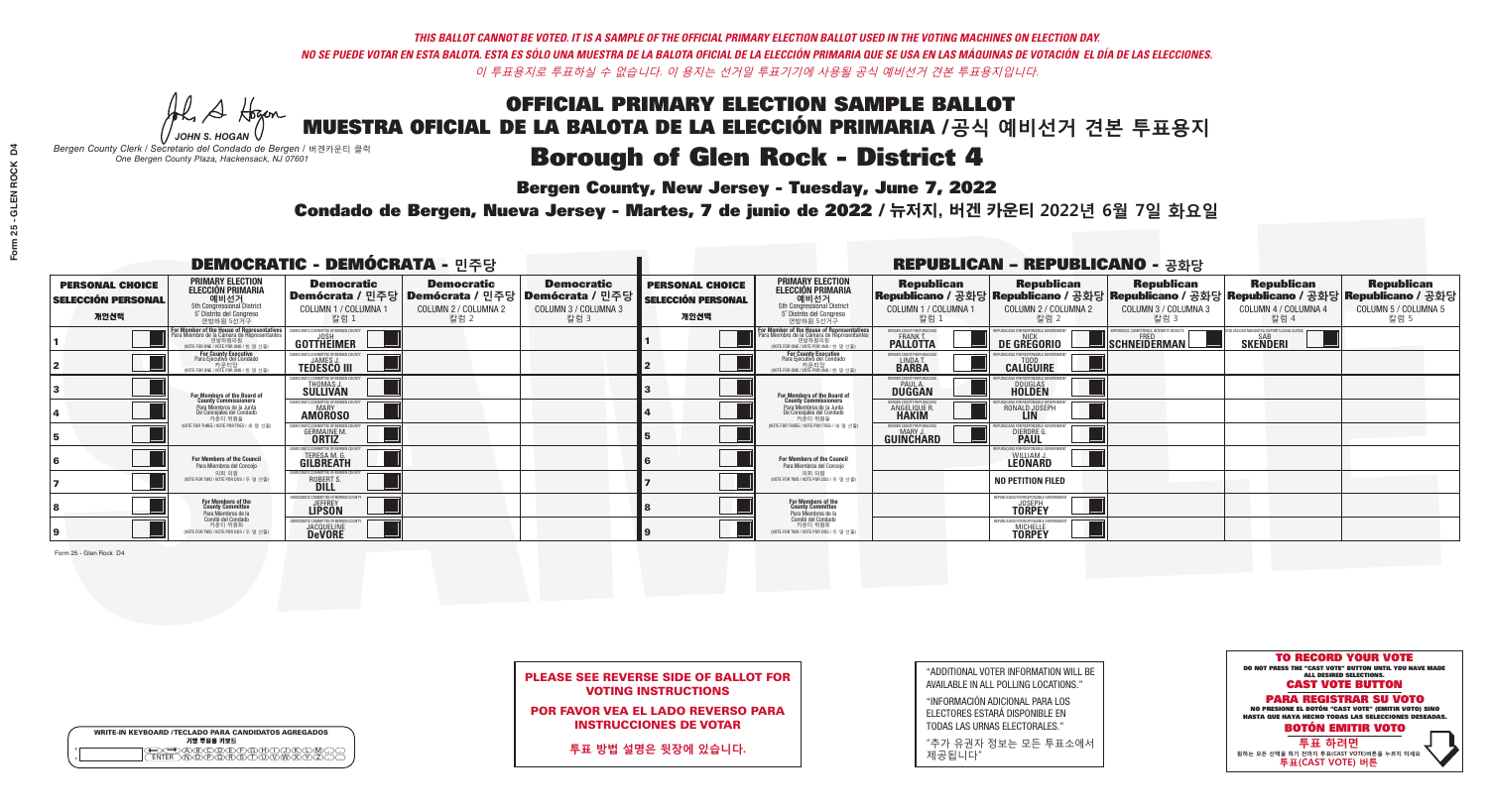**Bergen County, New Jersey - Tuesday, June 7, 2022** 

A Hogen *JOHN S. HOGAN*

| <b>WRITE-IN KEYBOARD /TECLADO PARA CANDIDATOS AGREGADOS</b><br>기명 투표용 키보드 |  |
|---------------------------------------------------------------------------|--|
| VBCODE/F/G/F/D/<br><b>DÕÃÃÃÃ</b>                                          |  |

*Bergen County Clerk / Secretario del Condado de Bergen /* 버겐카운티 클럭 *One Bergen County Plaza, Hackensack, NJ 07601*



PLEASE SEE REVERSE SIDE OF BALLOT FOR VOTING INSTRUCTIONS

POR FAVOR VEA EL LADO REVERSO PARA INSTRUCCIONES DE VOTAR

**투표 방법 설명은 뒷장에 있습니다.**

"ADDITIONAL VOTER INFORMATION WILL BE AVAILABLE IN ALL POLLING LOCATIONS."

"INFORMACIÓN ADICIONAL PARA LOS ELECTORES ESTARÁ DISPONIBLE EN TODAS LAS URNAS ELECTORALES."

"추가 유권자 정보는 모든 투표소에서 제공됩니다"

Condado de Bergen, Nueva Jersey - Martes, 7 de junio de 2022 / 뉴저지, 버겐 카운티 2022년 6월 7일 화요일 *One Bergen County Plaza, Hackensack, NJ 07601*

|                                                             |                                                                                                                                           | <b>DEMOCRATIC - DEMÓCRATA - 민주당</b>                                          |                                                   |                                                                                                        |                                                             |                                                                                                                                   |                                                               | <b>REPUBLICAN - REPUBLICANO - 공화당</b>                                                                                                          |                                                                      |                                                           |                                                   |
|-------------------------------------------------------------|-------------------------------------------------------------------------------------------------------------------------------------------|------------------------------------------------------------------------------|---------------------------------------------------|--------------------------------------------------------------------------------------------------------|-------------------------------------------------------------|-----------------------------------------------------------------------------------------------------------------------------------|---------------------------------------------------------------|------------------------------------------------------------------------------------------------------------------------------------------------|----------------------------------------------------------------------|-----------------------------------------------------------|---------------------------------------------------|
| <b>PERSONAL CHOICE</b><br><b>SELECCIÓN PERSONAL</b><br>개인선택 | <b>PRIMARY ELECTION</b><br><b>ELECCIÓN PRIMARIA</b><br>예비선거<br>5th Congressional District<br>5° Distrito del Congreso<br>연방하원 5선거구        | <b>Democratic</b><br>COLUMN 1 / COLUMNA 1<br>칼럼 1                            | <b>Democratic</b><br>COLUMN 2 / COLUMNA 2<br>칼럼 2 | <b>Democratic</b><br>│Demócrata / 민주당│Demócrata / 민주당│Demócrata / 민주당│<br>COLUMN 3 / COLUMNA 3<br>칼럼 3 | <b>PERSONAL CHOICE</b><br><b>SELECCIÓN PERSONAL</b><br>개인선택 | <b>PRIMARY ELECTION</b><br>ELECCIÓN PRIMARIA<br>예비선거<br>5th Congressional District<br>5° Distrito del Congreso<br>연방하원 5선거구       | <b>Republican</b><br>COLUMN 1 / COLUMNA 1<br>칼럼               | <b>Republican</b><br>Republicano / 공화당 Republicano / 공화당 Republicano / 공화당 Republicano / 공화당 Republicano / 공화당<br>COLUMN 2 / COLUMNA 2<br>칼럼 2 | <b>Republican</b><br>COLUMN 3 / COLUMNA 3<br>칼럼 3                    | <b>Republican</b><br>COLUMN 4 / COLUMNA 4<br>칼럼 4         | <b>Republican</b><br>COLUMN 5 / COLUMNA 5<br>칼럼 5 |
|                                                             | For Member of the House of Representatives<br>a Miembro de la Cámara de Representante<br>연방하원의원<br>(VOTE FOR ONE / VOTE POR UNO / 한 명 선출) | EMOCRATIC COMMITTEE OF BERGEN CO<br>GOTTHEIMER                               |                                                   |                                                                                                        |                                                             | For Member of the House of Representatives<br>Para Miembro de la Cámara de Representantes<br>WOTE FOR ONE / VOTE POR UNO / 한 명 선출 | ERGEN COUNTY REPUBLICAN<br><b>FRANK T.</b><br><b>PALLOTTA</b> | DE GREGORIO                                                                                                                                    | RIENCE. COMPETENCE. INTEGRITY. RESULT<br>$\blacksquare$ SCHNEIDERMAN | VACCINE MANDATES, DEPORT ILLEGAL ALIEN<br><b>SKENDERI</b> |                                                   |
|                                                             | <b>For County Executive</b><br>Para Ejecutivo del Condado<br>(VOTE FOR ONE / VOTE POR UNO / 한 명 선출)                                       | FMOCRATIC COMMITTEE OF BERGEN COUNTY<br><b>TEDESCO III</b>                   |                                                   |                                                                                                        |                                                             | <b>For County Executive</b><br>Para Ejecutivo del Condado<br>카운티장<br>(VOTE FOR ONE / VOTE POR UNO / 한 명 선출                        | BERGEN COUNTY REPUBLICAN<br>LINDAT.                           | <b>CALIGUIRE</b>                                                                                                                               |                                                                      |                                                           |                                                   |
|                                                             | For Members of the Board of<br>County Commissioners                                                                                       | MOCRATIC COMMITTEE OF BERGEN COUNTY<br>THOMAS J.                             |                                                   |                                                                                                        |                                                             | For Members of the Board of<br>County Commissioners                                                                               | ERGEN COUNTY REPUBLICAN<br><b>PAUL A.</b><br><b>DUGGAN</b>    | <b>DOUGLAS</b>                                                                                                                                 |                                                                      |                                                           |                                                   |
|                                                             | Para Miembros de la Junta<br>De Concejales del Condado<br>카운티 위원들                                                                         | MOCRATIC COMMITTEE OF BERGEN COUNTY<br><b>AMOROSO</b>                        |                                                   |                                                                                                        |                                                             | Para Miembros de la Junta<br>De Concejales del Condado<br>카우티 위원들                                                                 | ERGEN COUNTY REPUBLICAN<br>ANGELIQUE R                        | RONALD JOSEPH                                                                                                                                  |                                                                      |                                                           |                                                   |
|                                                             | (VOTE FOR THREE / VOTE POR TRES / 세 명 선출)                                                                                                 | CRATIC COMMITTEE OF BERGEN COUNT<br><b>GERMAINE M.</b><br><b>ORTIZ</b>       |                                                   |                                                                                                        |                                                             | NOTE FOR THREE / VOTE POR TRES / 세 명 선출)                                                                                          | ERGEN COUNTY REPUBLICANS<br>MARY J.<br>GUINCHARD              | <b>DIERDRE</b>                                                                                                                                 |                                                                      |                                                           |                                                   |
|                                                             | <b>For Members of the Council</b><br>Para Miembros del Conceio                                                                            | MOCRATIC COMMITTEE OF BERGEN COUN<br><b>TERESA M. G.</b><br><b>GILBREATH</b> |                                                   |                                                                                                        |                                                             | <b>For Members of the Council</b><br>Para Miembros del Conceio                                                                    |                                                               | S FOR RESPONSIBLE GO<br>WILLIAM J.<br>LEONARD                                                                                                  |                                                                      |                                                           |                                                   |
|                                                             | 의회 의원<br>(VOTE FOR TWO / VOTE POR DOS / 두 명 선출)                                                                                           | EMOCRATIC COMMITTEE OF BERGEN COUNTY<br>ROBERT S                             |                                                   |                                                                                                        |                                                             | 의회 의원<br>(VOTE FOR TWO / VOTE POR DOS / 두 명 선출)                                                                                   |                                                               | <b>NO PETITION FILED</b>                                                                                                                       |                                                                      |                                                           |                                                   |
|                                                             | For Members of the<br>County Committee<br>Para Miembros de la                                                                             | MOCRATIC COMMITTEE OF BE<br><b>CHRISTOPHER</b>                               |                                                   |                                                                                                        |                                                             | For Members of the<br>County Committee<br>Para Miembros de la<br>Comité del Condado                                               |                                                               | <b>BOURNE</b>                                                                                                                                  |                                                                      |                                                           |                                                   |
|                                                             | Comité del Condado<br>카운티 위원회<br>NOTE FOR TWO / VOTE POR DOS / 두 명 선출)                                                                    | <b>EMOCRATIC COMMITTEE OF BERGEN CI</b><br><b>GOSHIN</b>                     |                                                   |                                                                                                        |                                                             | 카운티 위원회<br>NOTE FOR TWO / VOTE POR DOS / 두 명 선출)                                                                                  |                                                               | FPHRI ICANS FOR RESPONSIBLE<br><b>ANNE MARIE</b>                                                                                               |                                                                      |                                                           |                                                   |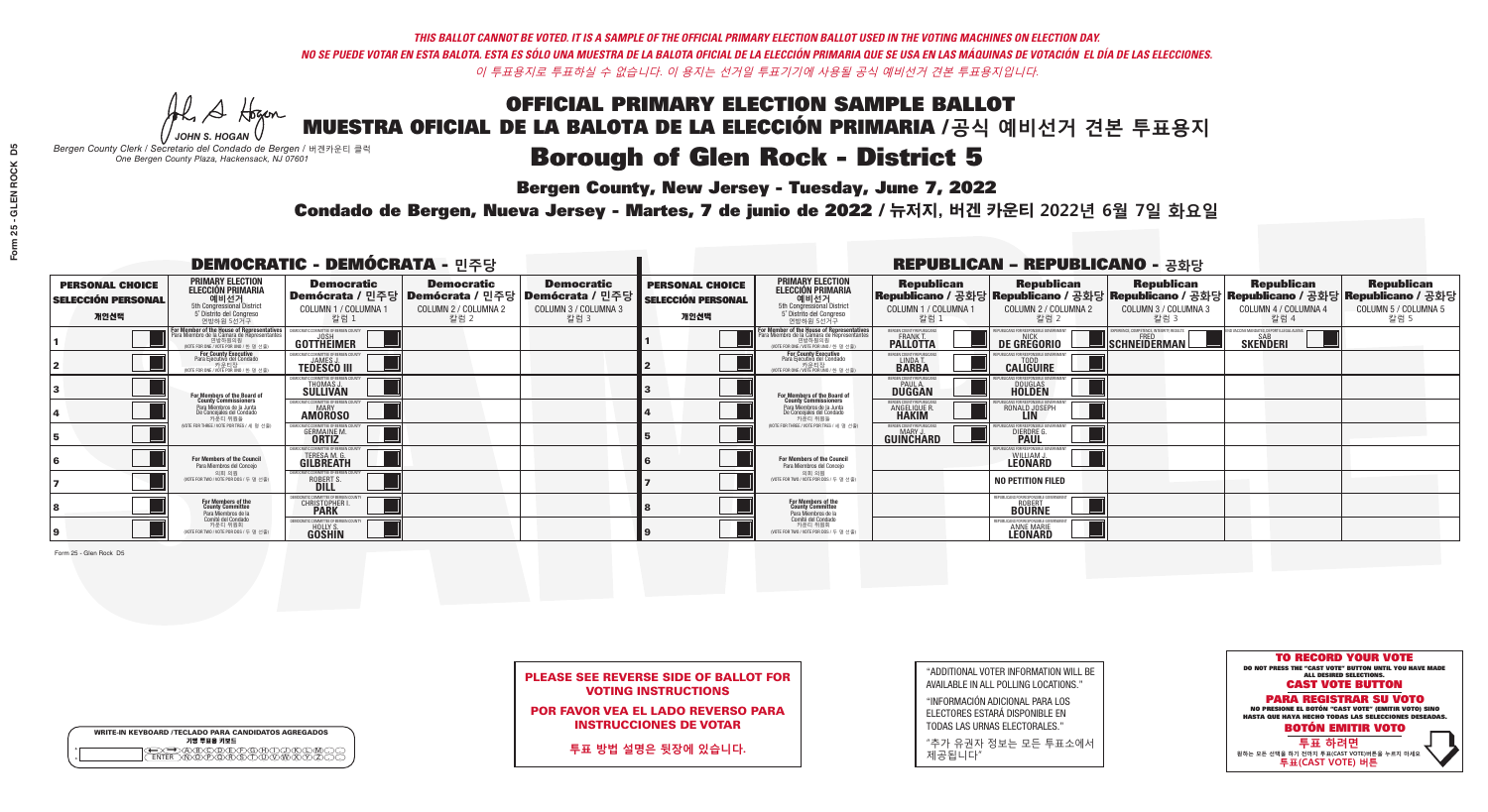**Bergen County, New Jersey - Tuesday, June 7, 2022** 

A Hogan *JOHN S. HOGAN*

| <b>WRITE-IN KEYBOARD /TECLADO PARA CANDIDATOS AGREGADOS</b><br>기명 투표용 키보드 |
|---------------------------------------------------------------------------|
|                                                                           |

*Bergen County Clerk / Secretario del Condado de Bergen /* 버겐카운티 클럭 *One Bergen County Plaza, Hackensack, NJ 07601*

Condado de Bergen, Nueva Jersey - Martes, 7 de junio de 2022 / 뉴저지, 버겐 카운티 2022년 6월 7일 화요일 *One Bergen County Plaza, Hackensack, NJ 07601*



PLEASE SEE REVERSE SIDE OF BALLOT FOR VOTING INSTRUCTIONS

POR FAVOR VEA EL LADO REVERSO PARA INSTRUCCIONES DE VOTAR

**투표 방법 설명은 뒷장에 있습니다.**

"ADDITIONAL VOTER INFORMATION WILL BE AVAILABLE IN ALL POLLING LOCATIONS."

"INFORMACIÓN ADICIONAL PARA LOS ELECTORES ESTARÁ DISPONIBLE EN TODAS LAS URNAS ELECTORALES."

"추가 유권자 정보는 모든 투표소에서 제공됩니다"

|                                                             |                                                                                                                                               | <b>DEMOCRATIC - DEMÓCRATA - 민주당</b>                                            |                                                   |                                                                                                        |                                                             | <b>REPUBLICAN - REPUBLICANO - 공화당</b>                                                                                                         |                                                            |                                                                                                                                                |                                                   |                                                   |                                                   |  |
|-------------------------------------------------------------|-----------------------------------------------------------------------------------------------------------------------------------------------|--------------------------------------------------------------------------------|---------------------------------------------------|--------------------------------------------------------------------------------------------------------|-------------------------------------------------------------|-----------------------------------------------------------------------------------------------------------------------------------------------|------------------------------------------------------------|------------------------------------------------------------------------------------------------------------------------------------------------|---------------------------------------------------|---------------------------------------------------|---------------------------------------------------|--|
| <b>PERSONAL CHOICE</b><br><b>SELECCIÓN PERSONAL</b><br>개인선택 | <b>PRIMARY ELECTION</b><br><b>ELECCIÓN PRIMARIA</b><br>예비선거<br><sup>5th Congressional District</sup><br>5° Distrito del Congreso<br>연방하원 5선거구 | <b>Democratic</b><br>COLUMN 1 / COLUMNA 1<br>칼럼 :                              | <b>Democratic</b><br>COLUMN 2 / COLUMNA 2<br>칼럼 2 | <b>Democratic</b><br>│Demócrata / 민주당│Demócrata / 민주당│Demócrata / 민주당│<br>COLUMN 3 / COLUMNA 3<br>칼럼 3 | <b>PERSONAL CHOICE</b><br><b>SELECCIÓN PERSONAL</b><br>개인선택 | <b>PRIMARY ELECTION</b><br>ELECCIÓN PRIMARIA<br>예비선거<br>5th Congressional District<br>5° Distrito del Congreso<br>연방하원 5선거구                   | <b>Republican</b><br>COLUMN 1 / COLUMNA 1<br>칼럼            | <b>Republican</b><br>Republicano / 공화당 Republicano / 공화당 Republicano / 공화당 Republicano / 공화당 Republicano / 공화당<br>COLUMN 2 / COLUMNA 2<br>칼럼 2 | <b>Republican</b><br>COLUMN 3 / COLUMNA 3<br>칼럼 3 | <b>Republican</b><br>COLUMN 4 / COLUMNA 4<br>칼럼 4 | <b>Republican</b><br>COLUMN 5 / COLUMNA 5<br>칼럼 5 |  |
|                                                             | or Member of the House of Representatives<br>ara Miembro de la Cámara de Representantes<br>연방하원의원<br>(VOTE FOR ONE / VOTE POR UNO / 한 명 선출    | DEMOCRATIC COMMITTEE OF BERGEN COUNTY<br>JOSH<br><b>GOTTHEIMER</b>             |                                                   |                                                                                                        |                                                             | For Member of the House of Representatives<br>Para Miembro de la Cámara de Representantes<br>연방하원의원<br>(VOTE FOR ONE / VOTE POR UNO / 한 명 선출) | BERGEN COUNTY REPUBLICANS<br>FRANK T.<br><b>PALLOTTA</b>   | DE GREGORIO                                                                                                                                    | SCHNEIDERMAN                                      | <b>SKENDERI</b>                                   |                                                   |  |
|                                                             | <b>For County Executive</b><br>Para Ejecutivo del Condado<br>가운티장<br>(VOTE FOR ONE / VOTE POR UNO / 한 명 선출)                                   | EMOCRATIC COMMITTEE OF BERGEN COUNT<br><b>TEDESCO III</b>                      |                                                   |                                                                                                        |                                                             | <b>For County Executive</b><br>Para Ejecutivo del Condado<br>WOTE FOR ONE / VOTE POR UNO / 한 명 선출)                                            | BERGEN COUNTY REPUBLICAN<br>LINDA T.                       | <b>CALIGUIRE</b>                                                                                                                               |                                                   |                                                   |                                                   |  |
|                                                             | <b>For Members of the Board of<br/>County Commissioners</b>                                                                                   | MOCRATIC COMMITTEE OF BERGEN COUNT<br>THOMAS J.                                |                                                   |                                                                                                        |                                                             | For Members of the Board of<br>County Commissioners                                                                                           | ERGEN COUNTY REPUBLICAN<br><b>PAUL A.</b><br><b>DUGGAN</b> | <b>DOUGLAS</b>                                                                                                                                 |                                                   |                                                   |                                                   |  |
|                                                             | Para Miembros de la Junta<br>De Concejales del Condado<br>카운티 위원들                                                                             | EMOCRATIC COMMITTEE OF BERGEN COUNTY<br><b>AMOROSO</b>                         |                                                   |                                                                                                        |                                                             | Para Miembros de la Junta<br>De Concejales del Condado<br>카우티 위원들                                                                             | ERGEN COUNTY REPUBLICAN<br>ANGELIQUE R                     | RONALD JOSEPH<br><b>LIN</b>                                                                                                                    |                                                   |                                                   |                                                   |  |
|                                                             | (VOTE FOR THREE / VOTE POR TRES / 세 명 선출)                                                                                                     | ATIC COMMITTEE OF BEBGEN COUNT<br><b>GERMAINE M.</b>                           |                                                   |                                                                                                        |                                                             | NOTE FOR THREE / VOTE POR TRES / 세 명 선출)                                                                                                      | ERGEN COUNTY REPUBLICANS<br>MARY J<br>GUINCHARD            | <b>DIERDRE</b> (                                                                                                                               |                                                   |                                                   |                                                   |  |
|                                                             | For Members of the Council<br>Para Miembros del Conceio                                                                                       | MOCRATIC COMMITTEE OF BERGEN COUNTY<br><b>TERESA M. G.</b><br><b>GILBREATH</b> |                                                   |                                                                                                        |                                                             | For Members of the Council<br>Para Miembros del Conceio                                                                                       |                                                            | UBLICANS FOR RESPONSIBLE GOVE<br>WILLIAM J.                                                                                                    |                                                   |                                                   |                                                   |  |
|                                                             | 의회 의원<br>(VOTE FOR TWO / VOTE POR DOS / 두 명 선출)                                                                                               | MOCRATIC COMMITTEE OF BERGEN COUNTY<br>ROBERT S                                |                                                   |                                                                                                        |                                                             | 의회 의원<br>NOTE FOR TWO / VOTE POR DOS / 두 명 선출)                                                                                                |                                                            | <b>NO PETITION FILED</b>                                                                                                                       |                                                   |                                                   |                                                   |  |
|                                                             | For Members of the<br>County Committee<br>Para Miembros de la<br>Comité del Condado                                                           | EMOCRATIC COMMITTEE OF BERGEN COUNTY<br><b>ROHRBERGER</b>                      | <b>EMOCRATS FOR FAIR BALLOT</b><br>REBECCA        |                                                                                                        |                                                             | For Members of the<br>County Committee<br>Para Miembros de la<br>Comité del Condado                                                           |                                                            | <b>NO PETITION FILED</b>                                                                                                                       |                                                   |                                                   |                                                   |  |
|                                                             | 카운티 위원회<br>(VOTE FOR TWO / VOTE POR DOS / 두 명 선출)                                                                                             |                                                                                |                                                   |                                                                                                        |                                                             | 카운티 위원회<br>NOTE FOR TWO / VOTE POR DOS / 두 명 선출)                                                                                              |                                                            | <b>NO PETITION FILED</b>                                                                                                                       |                                                   |                                                   |                                                   |  |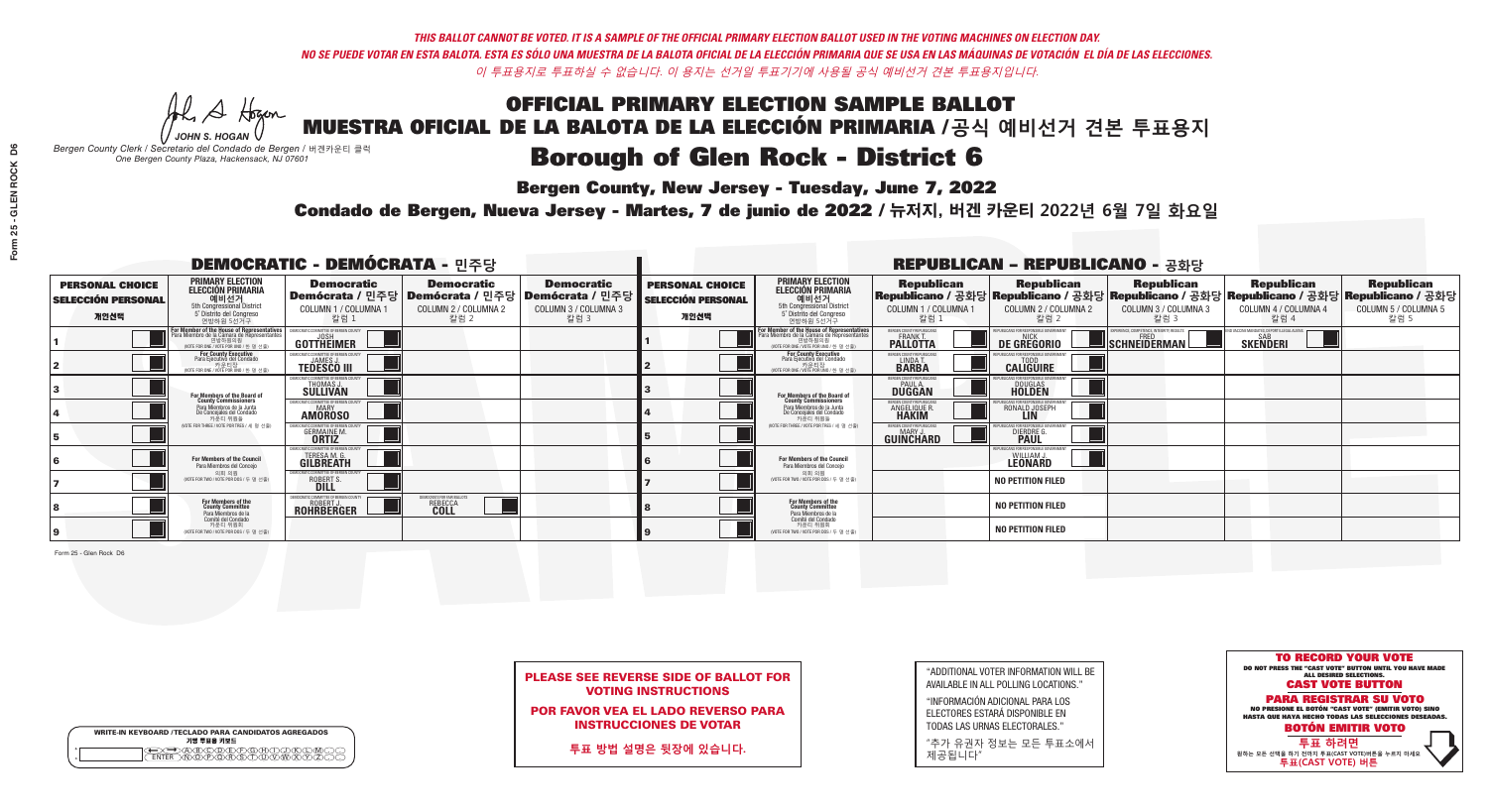**Bergen County, New Jersey - Tuesday, June 7, 2022** 

A Hogen *JOHN S. HOGAN*

| <b>WRITE-IN KEYBOARD /TECLADO PARA CANDIDATOS AGREGADOS</b><br>기명 투표용 키보드 |  |
|---------------------------------------------------------------------------|--|
| <b>BOODERBORK</b><br><u>NEVEVEVE</u>                                      |  |

*Bergen County Clerk / Secretario del Condado de Bergen /* 버겐카운티 클럭 *One Bergen County Plaza, Hackensack, NJ 07601*



PLEASE SEE REVERSE SIDE OF BALLOT FOR VOTING INSTRUCTIONS

POR FAVOR VEA EL LADO REVERSO PARA INSTRUCCIONES DE VOTAR

**투표 방법 설명은 뒷장에 있습니다.**

| "ADDITIONAL VOTER INFORMATION WILL BE |
|---------------------------------------|
| AVAILABLE IN ALL POLLING LOCATIONS."  |

"INFORMACIÓN ADICIONAL PARA LOS ELECTORES ESTARÁ DISPONIBLE EN TODAS LAS URNAS ELECTORALES."

"추가 유권자 정보는 모든 투표소에서 제공됩니다"

Condado de Bergen, Nueva Jersey - Martes, 7 de junio de 2022 / 뉴저지, 버겐 카운티 2022년 6월 7일 화요일 *One Bergen County Plaza, Hackensack, NJ 07601*

| <b>DEMOCRATIC - DEMÓCRATA - 민주당</b>                         |                                                                                                                                           |                                                                                        |                                                   |                                                                                                        | <b>REPUBLICAN - REPUBLICANO - 공화당</b>                       |                                                                                                                                   |                                                            |                                                                        |                                                                                                                                                |                                                           |                                                   |
|-------------------------------------------------------------|-------------------------------------------------------------------------------------------------------------------------------------------|----------------------------------------------------------------------------------------|---------------------------------------------------|--------------------------------------------------------------------------------------------------------|-------------------------------------------------------------|-----------------------------------------------------------------------------------------------------------------------------------|------------------------------------------------------------|------------------------------------------------------------------------|------------------------------------------------------------------------------------------------------------------------------------------------|-----------------------------------------------------------|---------------------------------------------------|
| <b>PERSONAL CHOICE</b><br><b>SELECCIÓN PERSONAL</b><br>개인선택 | <b>PRIMARY ELECTION</b><br><b>ELECCIÓN PRIMARIA</b><br>예비선거<br>5th Congressional District<br>5° Distrito del Congreso<br>연방하원 5선거구        | <b>Democratic</b><br>COLUMN 1 / COLUMNA 1<br>칼럼 1                                      | <b>Democratic</b><br>COLUMN 2 / COLUMNA 2<br>칼럼 2 | <b>Democratic</b><br>│Demócrata / 민주당│Demócrata / 민주당│Demócrata / 민주당│<br>COLUMN 3 / COLUMNA 3<br>칼럼 3 | <b>PERSONAL CHOICE</b><br><b>SELECCIÓN PERSONAL</b><br>개인선택 | <b>PRIMARY ELECTION</b><br>ELECCIÓN PRIMARIA<br>5th Congressional District<br>5° Distrito del Congreso<br>연방하워 5선거구               | <b>Republican</b><br>COLUMN 1 / COLUMNA 1<br>칼럼            | <b>Republican</b><br>COLUMN 2 / COLUMNA 2<br>참렴 )                      | <b>Republican</b><br>Republicano / 공화당 Republicano / 공화당 Republicano / 공화당 Republicano / 공화당 Republicano / 공화당<br>COLUMN 3 / COLUMNA 3<br>칼럼 3 | <b>Republican</b><br>COLUMN 4 / COLUMNA 4<br>칼럼 4         | <b>Republican</b><br>COLUMN 5 / COLUMNA 5<br>칼럼 5 |
|                                                             | For Member of the House of Representatives<br>a Miembro de la Cámara de Representante<br>연방하원의원<br>(VOTE FOR ONE / VOTE POR UNO / 한 명 선출) | EMOCRATIC COMMITTEE OF BERGEN COUNT<br>GOTTHEIMER                                      |                                                   |                                                                                                        |                                                             | For Member of the House of Representatives<br>Para Miembro de la Cámara de Representantes<br>WOTE FOR ONE / VOTE POR UNO / 한 명 선출 | ERGEN COUNTY REPUBLICAN<br><b>PALLOTTA</b>                 | DE GREGORIO                                                            | $\blacksquare$ Schneiderman $\mathbin{\mathsf{I}}$                                                                                             | /ACCINE MANDATES. DEPORT ILLEGAL ALIEN<br><b>SKENDERI</b> |                                                   |
|                                                             | <b>For County Executive</b><br>Para Ejecutivo del Condado<br>WOTE FOR ONE / VOTE POR UNO / 한 명 선출                                         | <b>FMOCRATIC COMMITTEE OF BERGEN COUNTY</b><br><b>TEDESCO III</b>                      |                                                   |                                                                                                        |                                                             | For County Executive<br>Para Ejecutivo del Condado<br>WOTE FOR ONE / VOTE POR UNO / 한 명 선출                                        | BERGEN COUNTY REPUBLICAN<br>LINDA T.                       | <b>CALIGUIRE</b>                                                       |                                                                                                                                                |                                                           |                                                   |
|                                                             | For Members of the Board of<br>County Commissioners                                                                                       | EMOCRATIC COMMITTEE OF BERGEN COUNT<br>THOMAS J.                                       |                                                   |                                                                                                        |                                                             | For Members of the Board of<br>County Commissioners                                                                               | ERGEN COUNTY REPUBLICAN<br><b>PAUL A.</b><br><b>DUGGAN</b> | <b>DOUGLAS</b>                                                         |                                                                                                                                                |                                                           |                                                   |
|                                                             | Para Miembros de la Junta<br>De Concejales del Condado<br>카운티 위원들                                                                         | EMOCRATIC COMMITTEE OF BERGEN COUNTY<br><b>MARY</b><br><b>AMOROSO</b>                  |                                                   |                                                                                                        |                                                             | Para Miembros de la Junta<br>De Concejales del Condado<br>카운티 위원들                                                                 | ERGEN COUNTY REPUBLICAN<br><b>ANGELIQUE R<br/>HAKIM</b>    | RONALD JOSEPH<br><b>LIN</b>                                            |                                                                                                                                                |                                                           |                                                   |
|                                                             | NOTE FOR THREE / VOTE POR TRES / 세 명 선출)                                                                                                  | OCRATIC COMMITTEE OF BERGEN COUNT'<br><b>GERMAINE M.</b>                               |                                                   |                                                                                                        |                                                             | NOTE FOR THREE / VOTE POR TRES / 세 명 선출)                                                                                          | ERGEN COUNTY REPUBLICANS<br>MARY.<br>GUINCHARD             | LICANS FOR RESPONSIBLE<br><b>DIERDRE</b>                               |                                                                                                                                                |                                                           |                                                   |
|                                                             | <b>For Members of the Council</b><br>Para Miembros del Conceio                                                                            | <b>EMOCRATIC COMMITTEE OF BERGEN COUNTY</b><br><b>TERESA M. G.</b><br><b>GILBREATH</b> |                                                   |                                                                                                        |                                                             | <b>For Members of the Council</b><br>Para Miembros del Conceio                                                                    |                                                            | PUBLICANS FOR RESPONSIBLE GO<br>WILLIAM J.<br>LEONARD                  |                                                                                                                                                |                                                           |                                                   |
|                                                             | 의회 의원<br>(VOTE FOR TWO / VOTE POR DOS / 두 명 선출)                                                                                           | EMOCRATIC COMMITTEE OF BERGEN COUNTY<br>ROBERT S                                       |                                                   |                                                                                                        |                                                             | 의회 의원<br>WOTE FOR TWO / VOTE POR DOS / 두 명 선출)                                                                                    |                                                            | <b>NO PETITION FILED</b>                                               |                                                                                                                                                |                                                           |                                                   |
|                                                             | For Members of the<br>County Committee<br>Para Miembros de la                                                                             | MOCRATIC COMMITTEE OF BERGEN COUNTY:<br><b>HOCHSTADT</b>                               |                                                   |                                                                                                        |                                                             | For Members of the<br>County Committee<br>Para Miembros de la<br>Comité del Condado                                               |                                                            | REPUBLICANS FOR RESPONSIBLE GOVERNMENT<br><b>SANJIV</b><br><b>OHRI</b> |                                                                                                                                                |                                                           |                                                   |
|                                                             | Comité del Condado<br>카운티 위원회<br>(VOTE FOR TWO / VOTE POR DOS / 두 명 선출)                                                                   | <b>EMOCRATIC COMMITTEE OF BERGEN COUNT</b><br>SANDRA W.<br><b>PARK</b>                 |                                                   |                                                                                                        |                                                             | 카운티 위원회<br>(VOTE FOR TWO / VOTE POR DOS / 두 명 선출)                                                                                 |                                                            | <b>NO PETITION FILED</b>                                               |                                                                                                                                                |                                                           |                                                   |